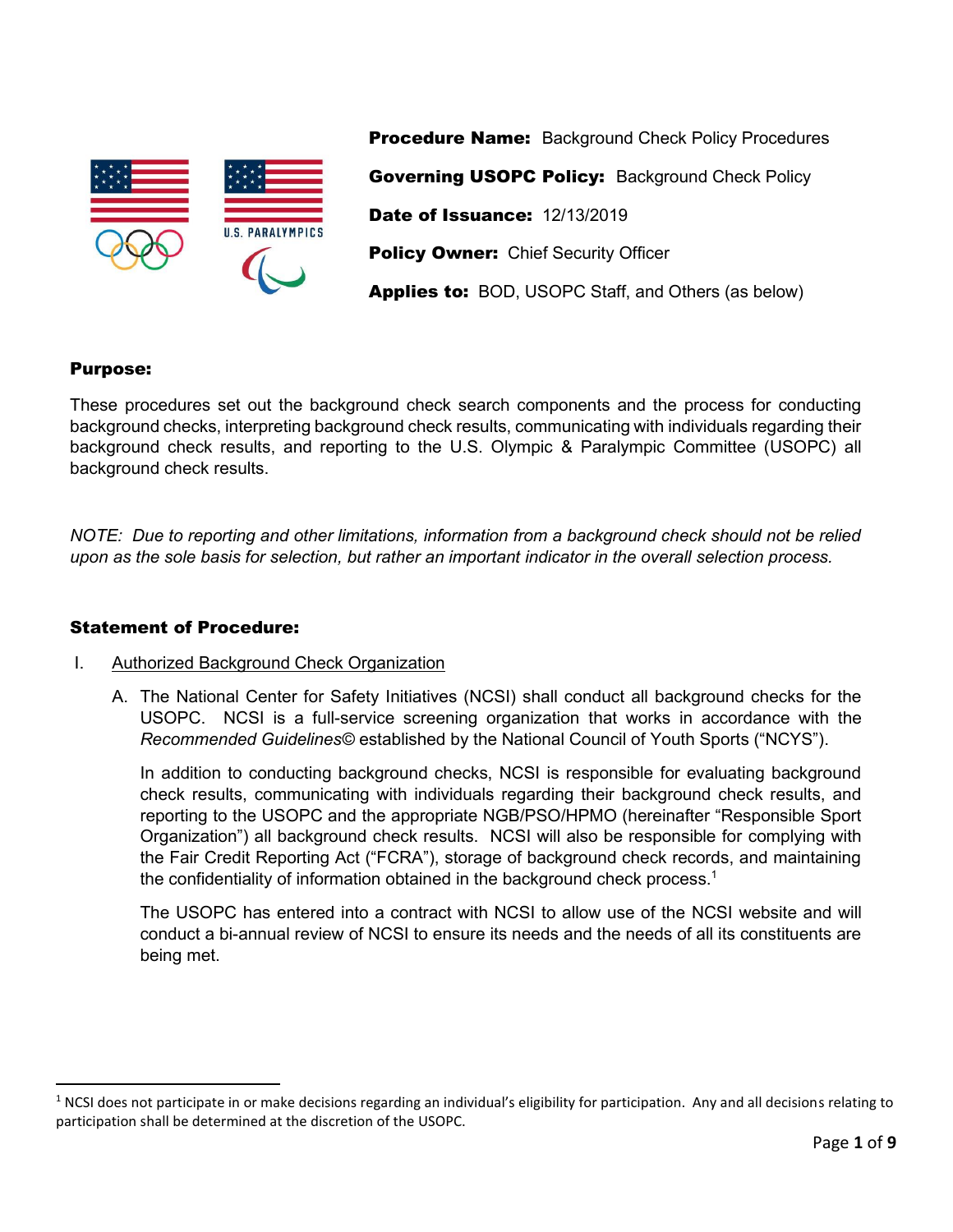## II. Individual Self-Registration Procedure

- A. NCSI will provide the USOPC with a link to the NCSI website, so that the USOPC and Responsible Sport Organizations can effectively direct individuals to the website to complete the registration for the individuals' background checks. As part of their online registration at NCSI's secure website, each individual must complete a background check Consent & Authorization form.
- B. From the time an individual self-registers for their background check, through the conclusion of their association with the USOPC, they have the affirmative duty to disclose their criminal history to the USOPC. Failing to disclose or intentionally misrepresenting an arrest, plea, or conviction is grounds for disciplinary action, regardless of when the offense is discovered or occurred. An individual also has an affirmative duty to disclose a pending outcome, confirmed violation, or suspension stemming from any SafeSport-related matter with a Responsible Sport Organization, another sport organization, or the U.S. Center for SafeSport. In such an event, the individual must notify the USOPC, in writing and within 24 hours.
- <span id="page-1-1"></span>C. The USOPC shall be responsible for ensuring that background checks are conducted on the individuals outlined in the Application Section of the Background Check Policy (Section I).
- III. Background Check Search Components
	- A. **Full Background Checks**. All full background check screens will include at least the following search components:
		- 1. Social Security Number validation;[2](#page-1-0)
		- 2. Name and address history records;
		- 3. Two independent Multi-Jurisdictional Criminal Database searches covering 50 states plus DC, Guam, and Puerto Rico;
		- 4. Federal District Courts search for each name used and district where the individual currently lives or has lived during the past seven years, going back the length of time records are available and reportable;
		- 5. County Criminal Records for each name used and county where the individual currently lives or has lived during the past seven years, going back the length of time records are available and reportable for each county searched;
		- 6. National Sex Offender Registry database search of all available states, plus DC, Guam, and Puerto Rico;
		- 7. Multiple National Watch Lists;

<span id="page-1-0"></span><sup>&</sup>lt;sup>[2](#page-1-1)</sup> Or suitable alternative identification verification process as determined by the background check vendor.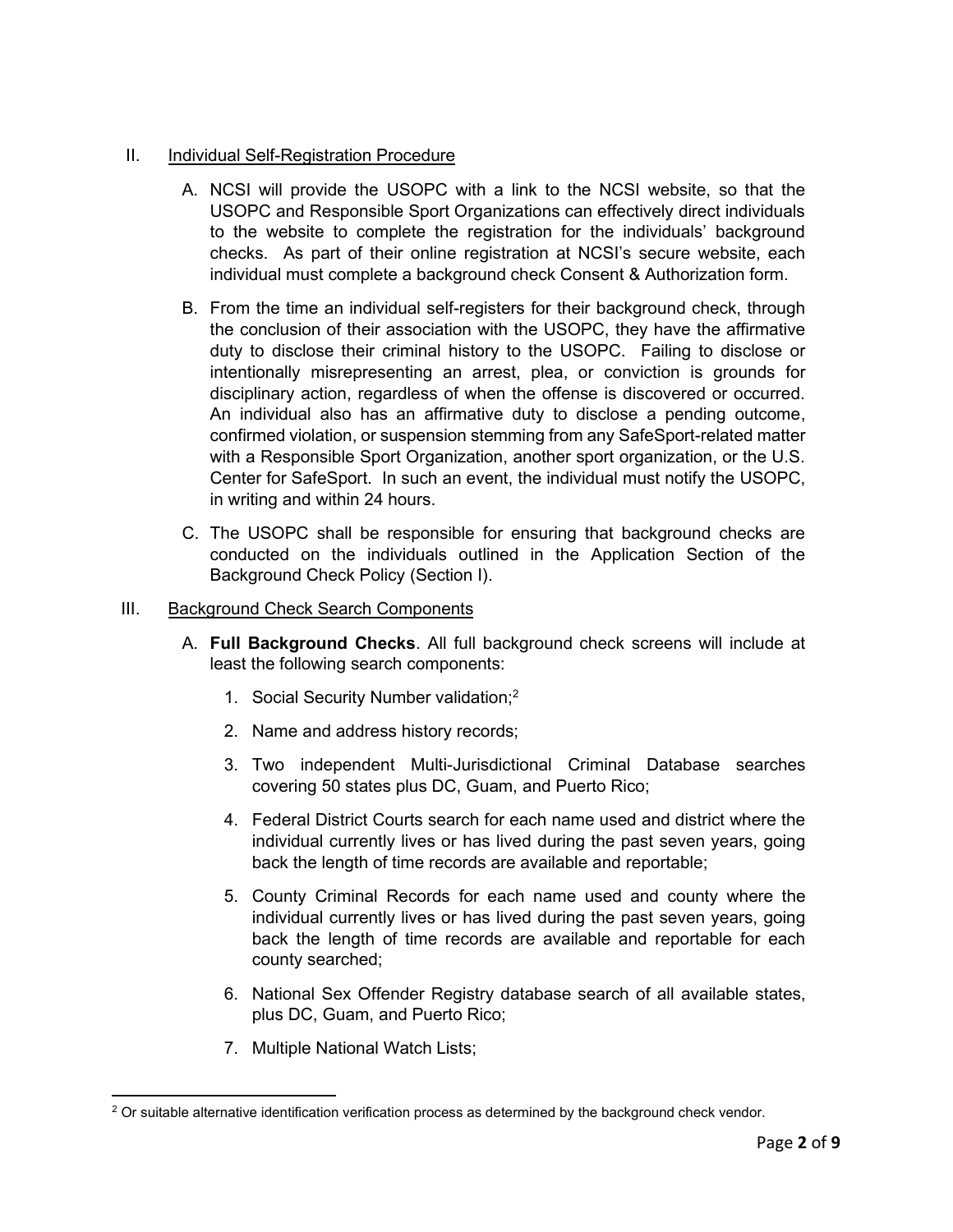- <span id="page-2-1"></span>8. SafeSport Disciplinary Records;<sup>[3](#page-2-0)</sup>
- 9. Comprehensive International Records search for individuals who have lived outside of the United States for six consecutive months in any one country, during the past seven years; [4](#page-2-2)
- <span id="page-2-3"></span>10. Motor Vehicle Records of at least a 3-year history in the state of licensure; (if driving is required for position);
- 11. Education Verification and final degree received (one time only, on initial screening if required for position; USOPC only);
- 12. Credit History Check (for USOPC Executive Team members and USOPC employees who work in Finance or Audit; USOPC only); and
- <span id="page-2-5"></span>13. Professional License/Certification Verification for certain medical roles.[5](#page-2-4)
- B. **Supplemental Background Checks**. All supplemental off-year background check screens will be conducted using at least the following search components:
	- 1. Multi-Jurisdictional criminal database covering 50 states plus DC, Guam, and Puerto Rico
	- 2. Sex Offender Registry database searches of all available states, plus DC, Guam, and Puerto Rico; and
	- 3. SafeSport Disciplinary Records.
- <span id="page-2-7"></span>C. **Background Checks for Media, Third-Party Vendors/Contractor, and Partner Programs**. For background checks the USOPC conducts on media personnel, as well as for those that must be conducted by third-party vendors/contractors and community organizations, all such searches will be conducted using a name-based or fingerprint-based record search in any combination that shall, at a minimum:
	- 1. Social Security Number validation;[6](#page-2-6)
	- 2. Multi-Jurisdictional Criminal Database search covering 50 states plus DC, Guam, and Puerto Rico;
	- 3. Federal District Courts search for each name used and district where the individual currently lives or has lived during the past seven years, going back the length of time records are available and reportable;

<span id="page-2-0"></span>[<sup>3</sup>](#page-2-1) Until the process is automated, this shall be accomplished by conducting individualized searches of the SafeSport Disciplinary Records on the SafeSport website for individuals covered under the Background Check Policy.

<span id="page-2-2"></span>[<sup>4</sup>](#page-2-3) International record checks vary from country to country. The background check vendor will provide comparable search components depending on the laws of that specific country.

<span id="page-2-4"></span>[<sup>5</sup>](#page-2-5) License and/or certification verifications will be required for individuals in the following medical roles: Medical Doctor (MD), Doctor of Osteopathic Medicine (DO), Chiropractor (DC), Physician Assistant (PA), Acupuncturist, Massage Therapist, Physical Therapist, and Certified Athletic Trainer.

<span id="page-2-6"></span> $6$  Or suitable alternative identification verification process as determined by the background check vendor.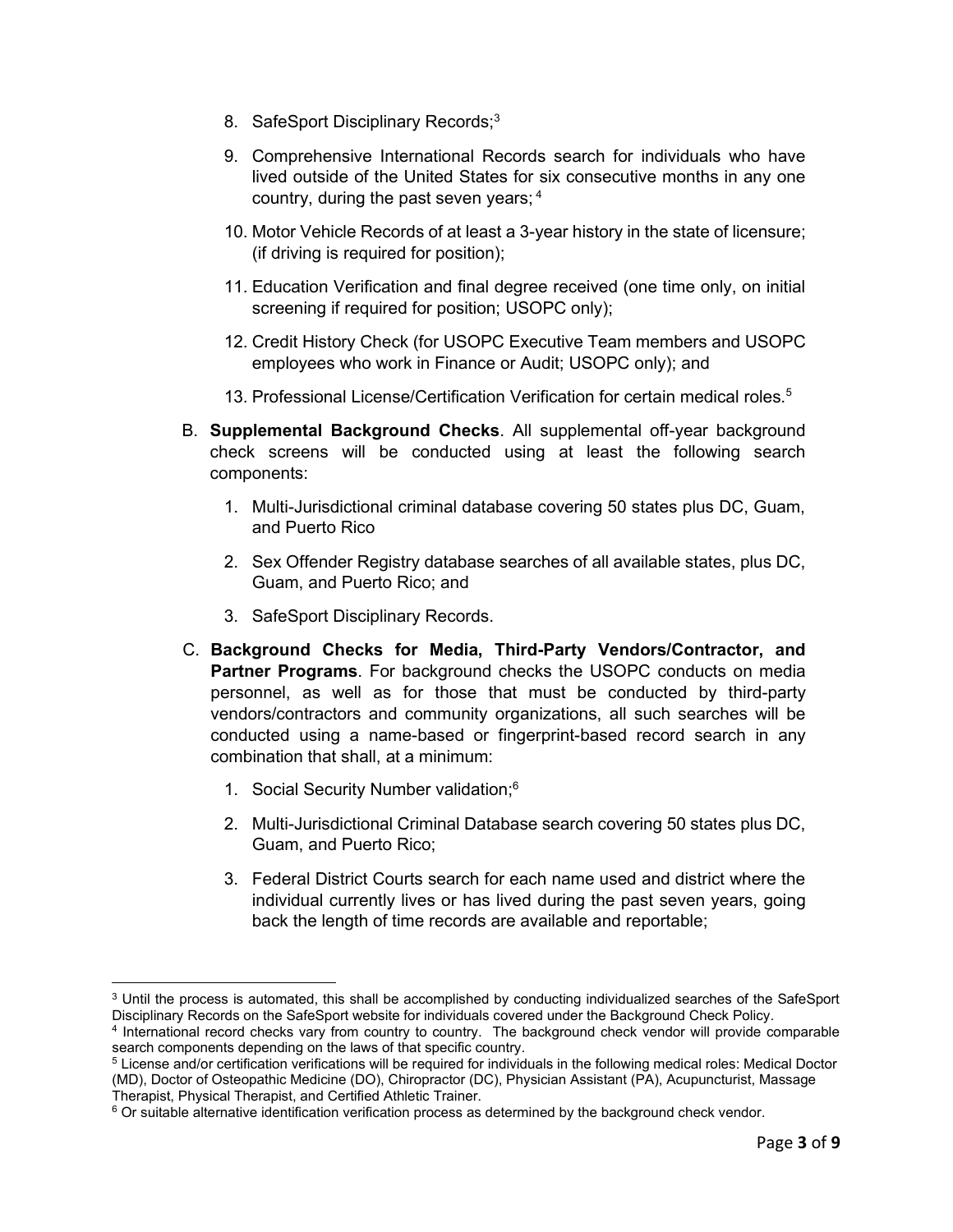- 4. County Criminal Records for each name used and county where the individual currently or has lived during the past seven years, going back the length of time records are available and reportable for each county searched;
- 5. Sex Offender Registry database searches of all available states, plus DC, Guam, and Puerto Rico; and
- 6. SafeSport Disciplinary Records.

## IV. Background Check Screening

- A. NCSI will provide a "Red Light/Green Light" determination for each background check to the USOPC. A "Green Light" indicates that no reportable criteriarelated convictions or pending dispositions were found in the screening process and information needed to complete the background check was received. A "Red Light" means one or both of the following: 1) information is required to complete the screening process ("RL-I") and/or 2) criteria-related convictions or pending convictions were found and verified in the screening process ("RL-Review"). If a question arises concerning a background check, the individual will be contacted directly by NCSI and given the opportunity to correct potential discrepancies in the individual's records or to provide additional information prior to NCSI issuing a Red Light determination. In "RL-I" situations the USOPC may also be contacted.
- <span id="page-3-1"></span>B. A reportable record or disclosure that contains a disposition or resolution of a criminal proceeding, other than an adjudication of not guilty,<sup>7</sup> or the existence of pending charges, for any of the below criminal offenses will be flagged as a Red Light Review, meaning it does not meet the initial screening criteria and the individual will be subject to the USOPC's policies and procedures to determine the individual's level of access and involvement with regard to athlete interactions, USOPC facilities and Delegation Events (as defined below):
	- 1. Any felony; $8$  and
	- 2. Any misdemeanor involving:
		- a. All sexual crimes, criminal offenses of a sexual nature to include but not limited to; rape, child molestation, sexual battery, lewd conduct, possession and distribution of child pornography, possession and

 $7$  For purposes of these procedures, a "disposition or resolution of a criminal proceeding, other than an adjudication of not guilty" shall include, but is not limited to: an adjudication of guilt or admission to a criminal violation, a plea to the charge or a lesser included offense, a plea of no contest, any plea analogous to an *Alford* or *Kennedy* plea, the disposition of the proceeding through a diversionary program, deferred adjudication, deferred prosecution, disposition of supervision, conditional dismissal, juvenile delinquency adjudication, or similar arrangement, or the existence of an ongoing criminal investigation, a warrant for arrest, or any pending charges.

<span id="page-3-0"></span><sup>&</sup>lt;sup>[8](#page-3-1)</sup> For purposes of these procedures, the term "felony" shall refer to any criminal offense punishable by imprisonment for more than one year.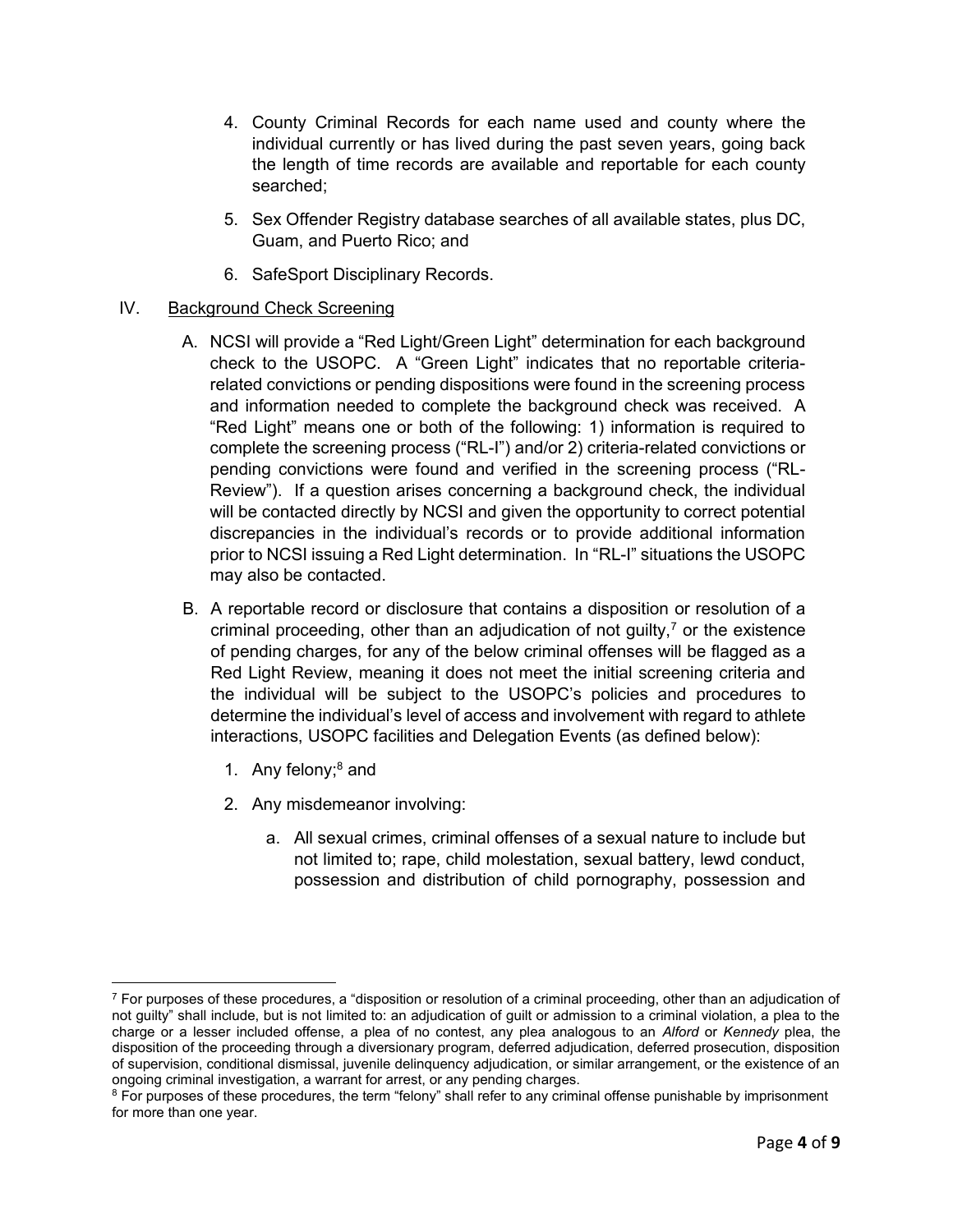<span id="page-4-1"></span>distribution of obscene material, prostitution, indecent exposure, public indecency, and any sex offender registrant;<sup>[9](#page-4-0)</sup>

- b. Any drug related offenses;
- c. Harm to a minor or vulnerable person, including, but not limited to, offenses such as child abandonment, child endangerment/neglect/abuse, contributing to the delinquency of a minor, and DUI with a minor;
- d. Violence against a person, force, or threat of force (including crimes involving deadly weapons and domestic violence);
- e. Stalking, harassment, blackmail, violation of a protection order, and/or threats;
- f. Destruction of property, including arson, vandalism, and criminal mischief; and
- g. Animal abuse, cruelty, or neglect.

#### V. Driving Privileges

- A. For purposes of being authorized to transport people in any motor vehicle for business purposes, a record that contains the following information will be flagged as a Red Light Review and subject to review in accordance with the USOPC's policies and procedures:
	- 1. No valid driver's license (expired or lack of license);
	- 2. Suspended or revoked driver's license;
	- 3. More than two moving violations and/or accidents in the prior two years;
	- 4. A conviction for a major moving violation within the prior two years, including, but not limited to: DUI/DWI, possession of an open container, any drug-related motor vehicle incident, leaving the scene of an accident, assault (in any form) by use of a motor vehicle, and reckless driving (willful or wanton disregard for safety of persons or property in any form);
	- 5. Pending traffic offenses; and
	- 6. An individual being under 21 years of age.
- B. If following the USOPC review, the determination is that the individual is not approved for driving privileges, then the individual is not authorized to drive or operate any vehicle (personal, rental, or USOPC fleet vehicle) to transport athletes, Delegation members, volunteers, or members of the organizing committee.

<span id="page-4-0"></span>[<sup>9</sup>](#page-4-1) Any covered individual that has been convicted of, received an imposition of a deferred sentence for, or any plea of guilty or no contest for any sexual crime, criminal offense of a sexual nature, and/or is a sex offender registrant must be reported to the U.S. Center for SafeSport.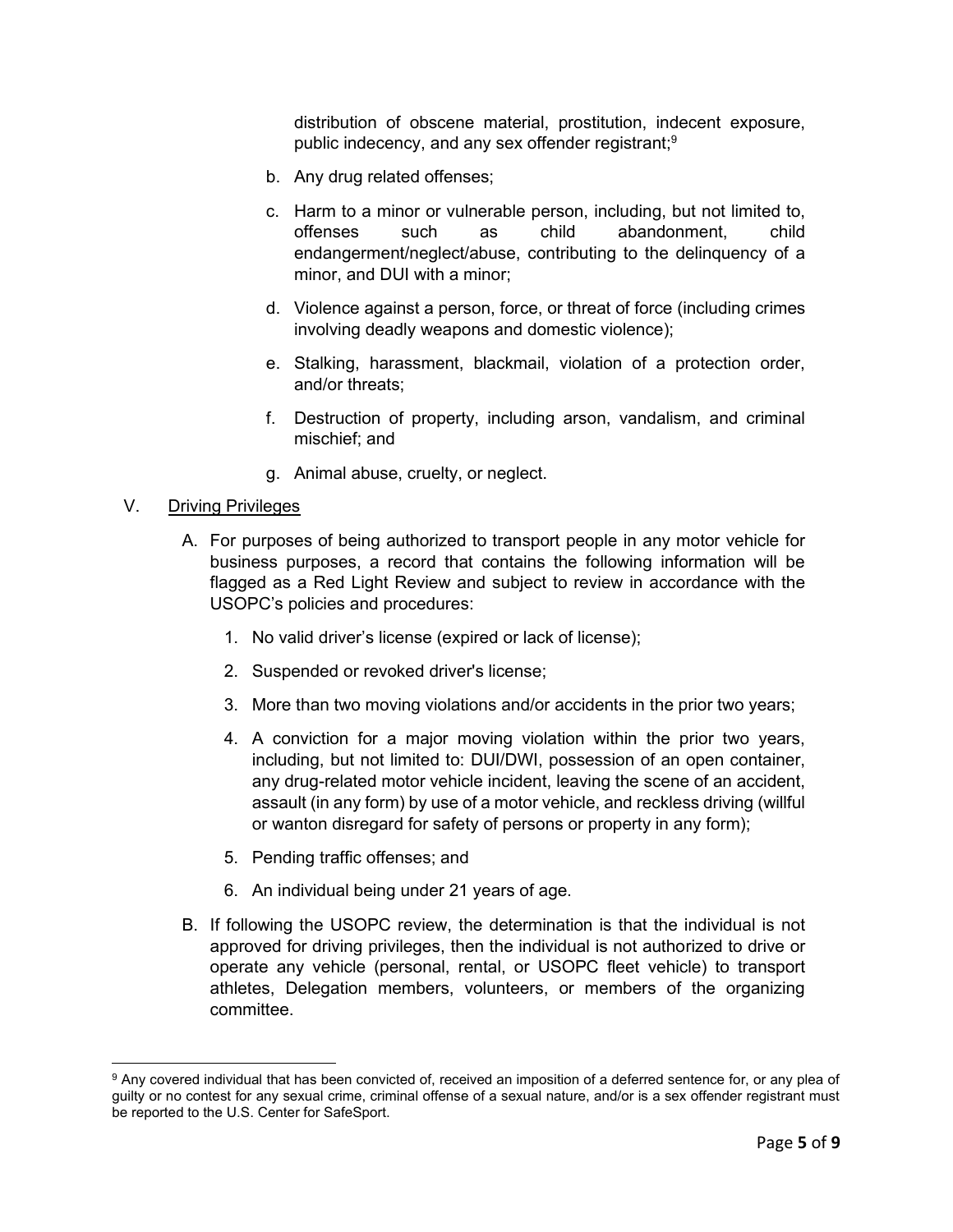## VI. Appeal to Criminal Background Check Vendor

Any individual has the right to dispute what they consider to be erroneous findings of the criminal background check directly with the criminal background check vendor. The USOPC is required by the Background Check Policy to accept the findings of the criminal background check provider as to the accuracy of the records. However, the USOPC Background Check Review Panel shall exercise their discretion and may take all relevant information into consideration to determine the eligibility status of individuals with Red Light findings.

#### VII. Background Check Procedures

- A. The USOPC will be notified of Green Light and Red Light status. Individuals will receive two separate Green Light/Red Light notifications: one for their criminal check and one for their driving history check. In the event of a Red Light, NCSI will contact the USOPC to request authorization to send an adverse action letter on behalf of the USOPC, and if authorized, will send an adverse action letter to the individual. On request, NCSI will provide additional information to support the USOPC's review and decision process.
- B. After receiving notification of a Red Light Review, the USOPC Review Panel will determine if and to what degree the individual will be: (a) affiliated with the USOPC, (b) granted access to an Olympic Training Center, (c) permitted to participate in a Delegation Event, or (d) granted driving privileges in accordance with the Background Check Policy and these procedures.
- C. Responsible Sport Organizations are required to notify the USOPC via email at [Background.Checks@USOC.org](mailto:Background.Checks@USOC.org) of any decision reached by the Responsible Sport Organization, which has the effect of allowing an individual covered by the Responsible Sport Organization's Background Check Policy to reside, train or compete at an Olympic Training Center or participate in an Olympic, Paralympic, Pan American, Parapan American, Youth Olympic Games, or other international sporting events as designated by the USOPC (collectively the "Delegation Events"), if the individual's background check screen was flagged for any disposition or resolution of a criminal proceeding, other than an adjudication of not guilty for any of the below crimes:

Any felony involving:

- 1. Violence against a person within the previous ten (10) years;
- 2. Violent crimes involving weapons (including armed robbery and aggravated assault with a weapon) within the previous ten (10) years; and
- 3. Animal abuse, cruelty or neglect.

As well as any felony or misdemeanor involving:

4. All sexual crimes and criminal offenses of a sexual nature to include, but not limited to: rape, child molestation, sexual battery, lewd conduct, possession or distribution of child pornography, possession and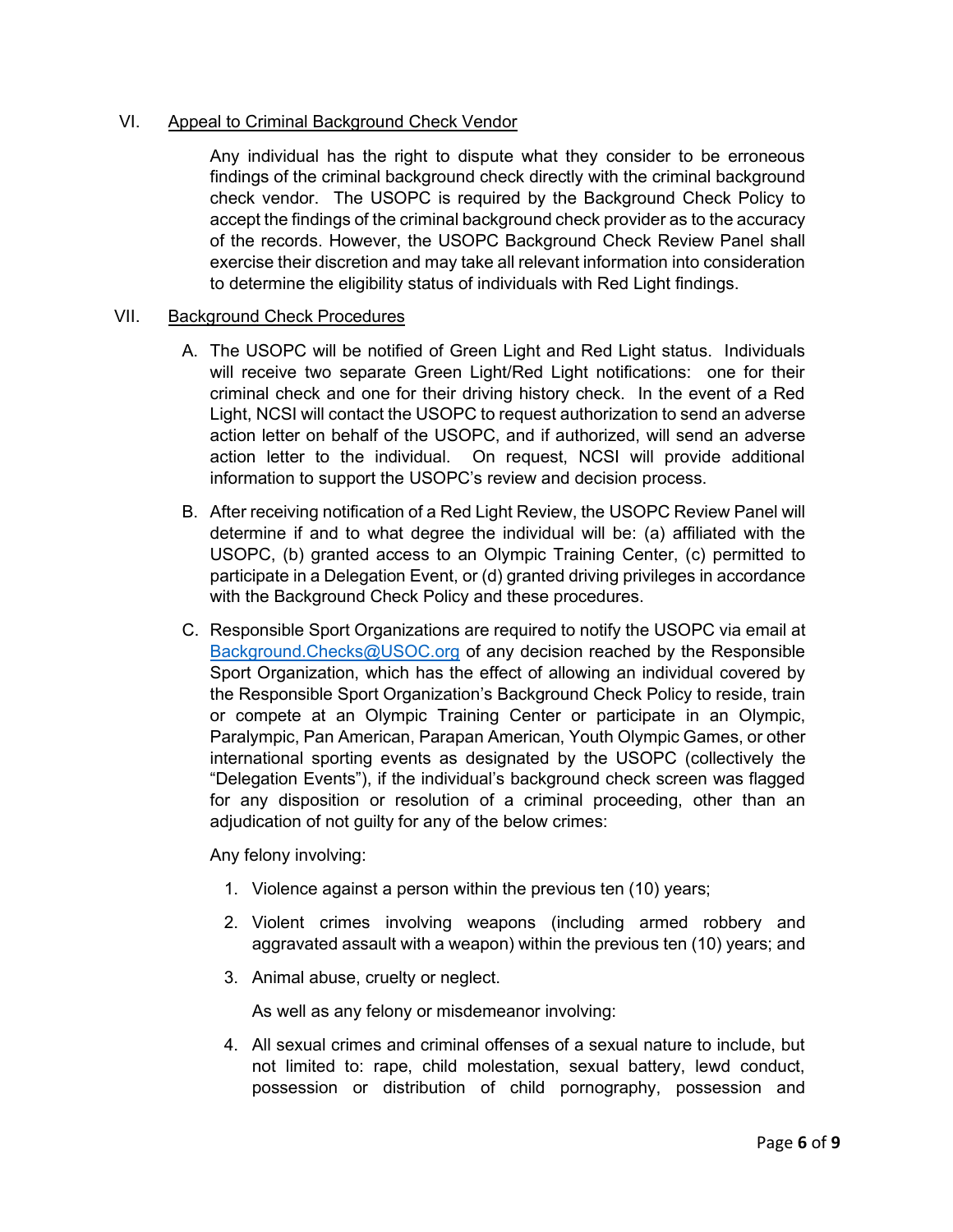distribution of obscene material, and any sex offender registrant (excluding prostitution, indecent exposure, and public indecency);

- 5. Drug offenses including: drug distribution, intent to distribute, manufacturing, trafficking, or sale within the previous 7 years (excluding crimes for drug use or possession); and
- 6. Harm to a minor or vulnerable person, including, but not limited to: offenses such as child abandonment, child endangerment/neglect/abuse, contributing to the delinquency of a minor, providing alcohol to a minor, and DUI with a minor.

### VIII. Background Check Review Panel

<span id="page-6-1"></span>The USOPC Background Check Review Panel shall consist of the following people:[10](#page-6-0) and adhere to at least the 20% athlete representation requirement.

- 1. USOPC Vice President of Athlete Safety or their designee (all Delegation and Training Center matters);
- 2. Chief of Security or their designee (all Delegation and Training Center matters);
- 3. Representative from the USOPC Legal Division (all Delegation and Training Center matters);
- 4. Vice President of Games Operations or their designee (all Delegation Events);
- 5. Senior Director of Olympic & Paralympic Training Centers (all Training Center matters);
- 6. Representative from Paralympic Operations (all internal NGB Paralympic matters); and
- 7. Two Athlete Representatives designated by the AAC.
- A. The USOPC Review Panel will conduct a hearing. The individual will be notified of a specific date and time so that they may participate if they wish. Unless the Review Panel requires the individual to attend the hearing in person, the individual may appear by telephone conference call. The individual has the right to be represented by legal counsel at the hearing.

At the hearing the individual will be allowed to present any evidence or argument that he or she wishes the Review Panel to consider. The Review Panel may require that documentary evidence be presented prior to the hearing and that

<span id="page-6-0"></span><sup>&</sup>lt;sup>[10](#page-6-1)</sup> Medical licensing and credential reviews will be conducted by a panel with internal and/or external medical expertise.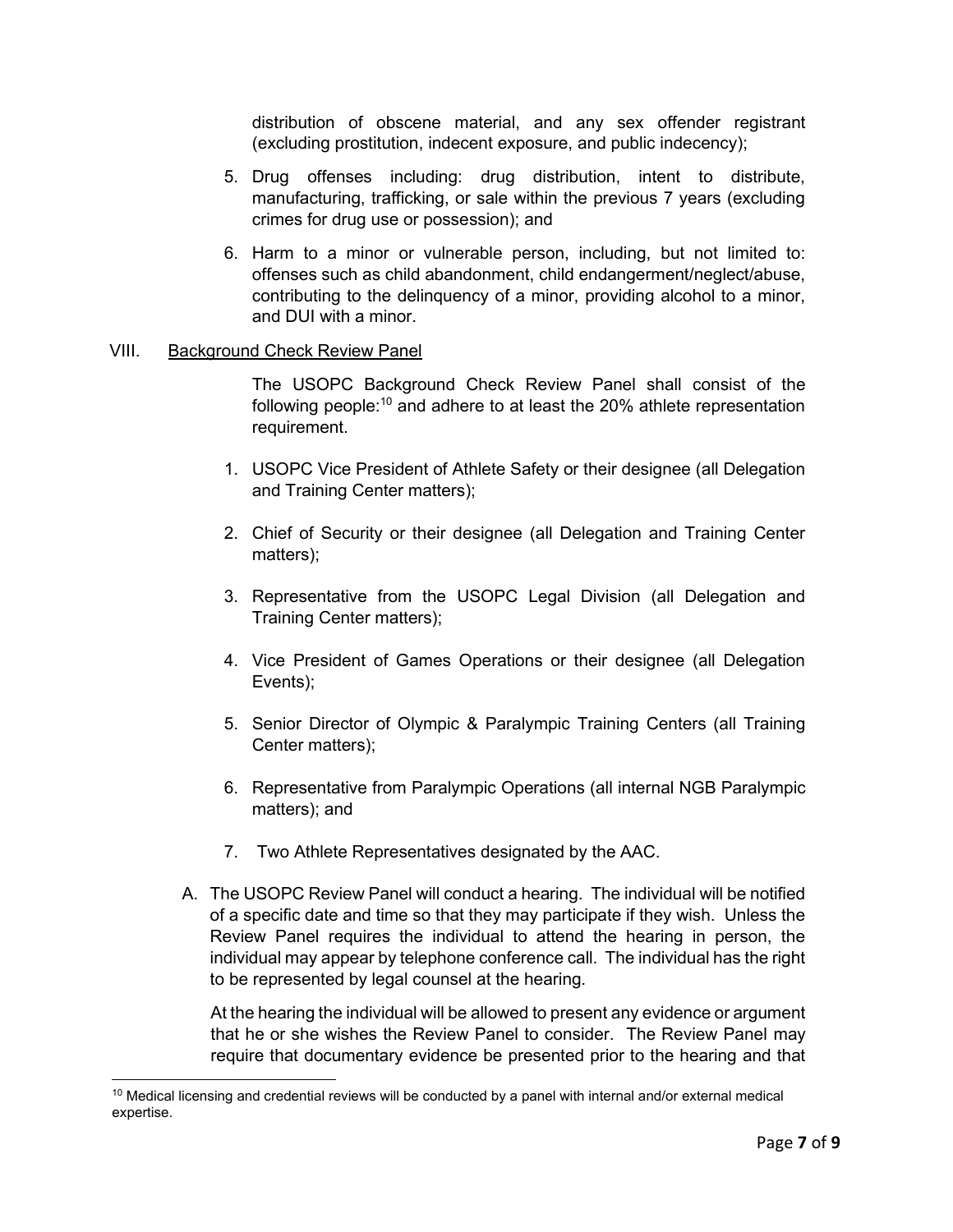the names of any witnesses be disclosed prior to the hearing. The Review Panel shall also seek input from the relevant Responsible Sport Organization.

A determination will be made based on a majority vote of the Review Panel. Prior to the Review Panel's final determination, interim measures may be imposed, as necessary, to ensure the safety and wellbeing of others at Training Centers or Delegation Events. Upon the request of the Responsible Sport Organization or the individual, and if it is necessary to expedite the proceeding in order to resolve a matter relating to training or a competition that is scheduled, the Review Panel may render an expedited determination.

- B. The Review Panel has the discretion to deny any individual covered by the USOPC or Responsible Sport Organization Background Check Policy from accessing an Olympic Training Center or from participation in Delegation Events if it finds, in good faith, that permitting an individual with a Red Light Review to participate is inconsistent with the stated purpose of the USOPC's Background Check Policy. In rendering its finding, the Review Panel shall consider the following:
	- 1. The legitimate interest of the USOPC in providing a safe environment for athletes and other individuals who reside, train or compete at USOPC Training Centers;
	- 2. The seriousness of the criminal offense or act;
	- 3. The time which has elapsed since the occurrence of the criminal offense or act;
	- 4. The age of the person at the time of occurrence of the criminal offense or act;
	- 5. The bearing, if any, the criminal offense or act has on the individual's ability to perform the necessary functions of their role or otherwise be a representative of the U.S. Olympic and Paralympic Movement;
	- 6. Any information produced by the individual, or produced on behalf of the individual with respect to the individual's rehabilitation and good conduct;
	- 7. Any voluntary restrictions on access proposed by the individual;
	- 8. Any recommendation or information provided by the individual's organization; and
	- 9. Any other information, which in the determination of the Review Panel, would bear on whether or not the individual should represent the U.S. Olympic and Paralympic Movement.
- C. The Review Panel will communicate its finding to the individual and to the individual's Responsible Sport Organization. If the individual disagrees with the finding of the Review Panel, they may appeal the decision by filing a demand for arbitration with the American Arbitration Association ("AAA") within thirty (30)